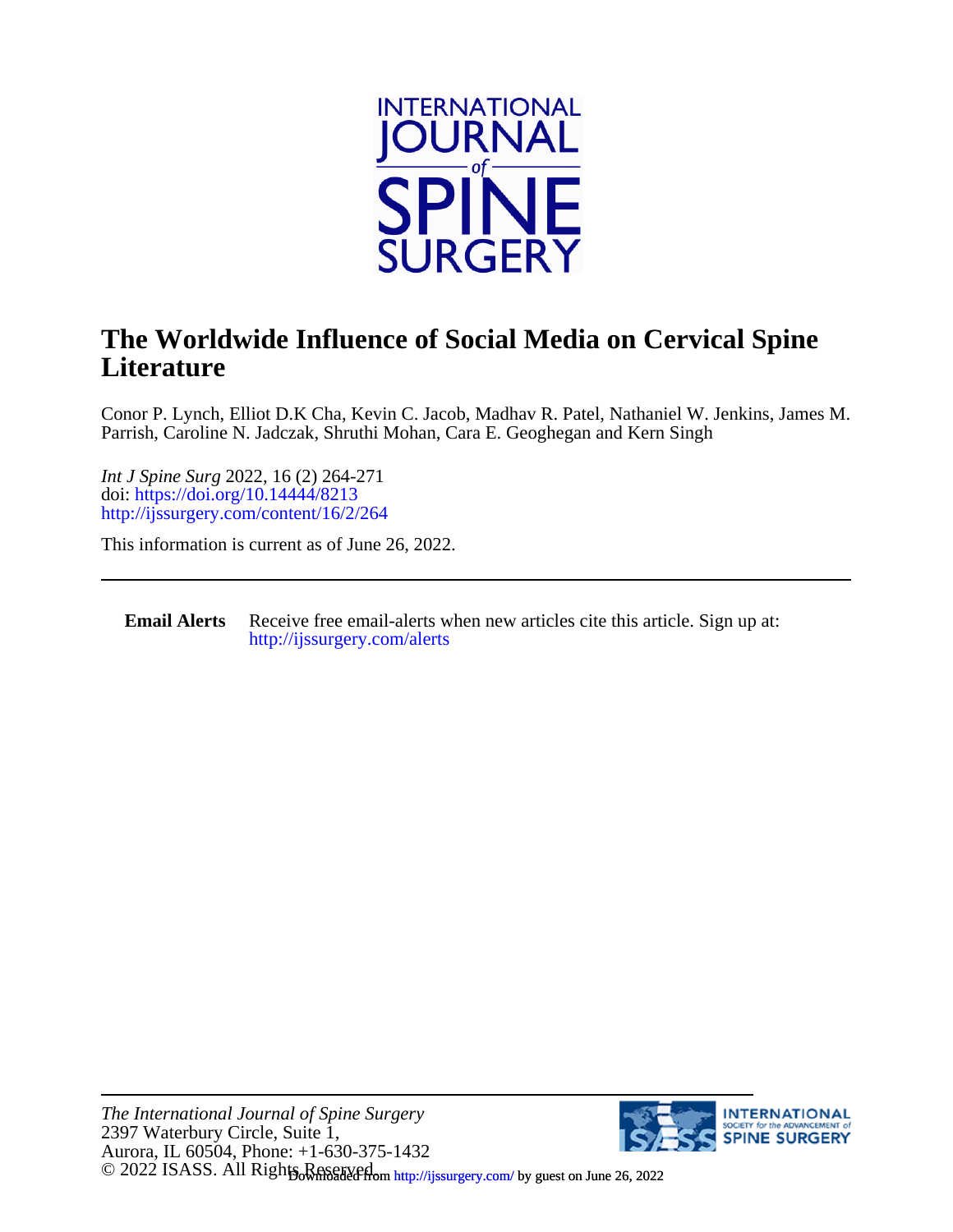# The Worldwide Influence of Social Media on Cervical Spine Literature

CONOR P. LYNCH,  $MS^1$ ; ELLIOT D.K CHA,  $MS^1$ ; KEVIN C. JACOB,  $BS^1$ ; MADHAV R. PATEL,  $BS^1$ ; NATHANIEL W. JENKINS, MD<sup>1</sup>; JAMES M. PARRISH, MD, MPH<sup>1</sup>; CAROLINE N. JADCZAK, BS<sup>1</sup>; SHRUTHI MOHAN,  $BS^1$ ; CARA E. GEOGHEGAN,  $BS^1$ ; AND KERN SINGH,  $MD^1$ 

*1 Department of Orthopaedic Surgery, Rush University Medical Center, Chicago, IL, USA*

#### ABSTRACT

Background: The Altmetric (Digital Science, Holtzbrinck Publishing) Attention Score (AAS) is an automatically calculated score that accounts for other literary influences, which include academic sources as well as nonacademically focused social media outlets such as Twitter, Facebook, and news articles. This study compares the most popular cervical surgery articles on social media to the most cited articles within peer-reviewed literature and identifies journals that contribute the most articles and geographic trends.

Methods: We searched the Altmetric database for cervical spine surgery articles since inception using the search phrase "cervical" and "spine." We ranked journals that contributed the most articles and calculated their AAS, contributing social media outlets (eg, Twitter, Facebook, News, etc) and citation counts. We also ranked the top 100 most popular cervical spine articles on social media and compared them to the most cited articles. Countries were assessed based on their mentions through the most contributing social media platform.

Results: Of the 527 total journals identified in our search, the top 10 journals were responsible for contributing 60.2% of the total articles. The 3 journals that contributed the most articles were *Spine* (18.9%), *European Spine Journal* (11.8%), and *The Spine Journal* (10.3%). The journals with the highest AAS scores included *Journal of Neurosurgery: Spine* (11.3), *Spine* (8.8), and *Journal of Manipulative & Physiological Therapeutics* (5.8). Social media outlets that contributed the most mentions per article were Twitter (4.4), Facebook (0.5), and news sources (0.3). Among all countries contributing Twitter mentions, the 3 countries with the most cervical spine posts included the United States (23.3%), the United Kingdom (10.3%), and Spain  $(5.5\%)$ .

**Conclusion:** Our evaluation of cervical spine literature revealed Twitter, Facebook, and news sources are the most common social media outlets influencing title dissemination. Journals contributing the most articles did not necessarily have the highest average AAS.

**Clinical Relevance:** Spinal surgeons should consider utilization of social media outlets, such as Twitter, Facebook, and news sources, to potentially increase the dissemination of their articles.

Level of Evidence: 3.

#### Cervical Spine

Keywords: altmetric, cervical spine, literature, social media

## INTRODUCTION

Although keyword searches or browsing journal databases for formal medical publications have been the standard methods for scholars to obtain information, the rise of social media has greatly expanded the public's exposure to scientific literature. In recent years, authors and publishers have been more inclined to share their research over the internet to expand readership interest; this increases not only the attention the articles received but also their impact on public perception.<sup>[1](#page-7-0)</sup> Historically, the influence of journals on clinical decision-making and public policy has been quantified in terms of impact factor, while individual articles are assessed in terms of citation rates. $2^{-4}$  However, a number of concerns have

been raised regarding the reliability of these measures, including self-citation bias, politics, and, at times, uncertainty surrounding the validity of the article's informa-tion.<sup>[5](#page-7-2)</sup> Additionally, some argue that citation rates take too long to accumulate and are therefore not a timely or accurate measure of impact.<sup>[5](#page-7-2)</sup> To underline this point, a 2016 study of the most cited articles in cervical spine surgery reported that the largest number of these were published in 1990s, indicating that by this metric, the most "influential" articles are roughly 2 decades old.<sup>6</sup>

The Altmetric Attention Score (AAS) is a more recently developed metric purported to account for the shortcomings of more traditional impact measures. This score is derived using an algorithm that calculates the amount of attention a specific article has received based on the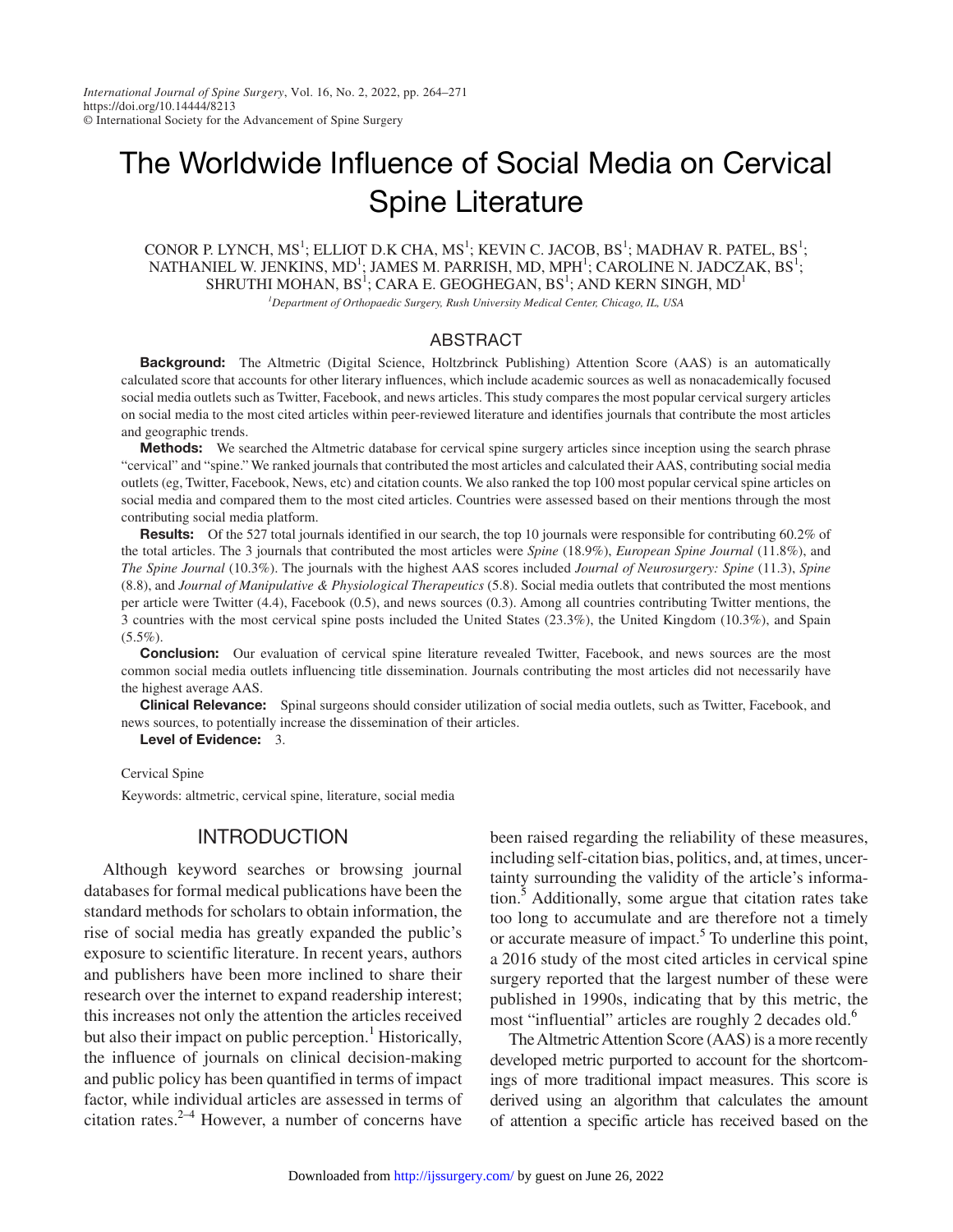volume of mentions, sources, and author references from various web-based platforms, including social media such as Twitter and Facebook.<sup>7</sup> Although this metric is a more recent development, it has been suggested to complement the conventional impact factor and citation rates by also accounting for more widespread and publicly accessible online influence rather than strictly focusing on citation counts[.8](#page-7-5)

The influence of platforms like Facebook and Twitter, along with current advances in technology can be attributed to the now nearly 72% of Americans reporting they use social media.<sup>9</sup> As social media increasingly facilitates rapid and far-reaching transmission of information, its popularity and influence in medicine are unsurprising. However, the ease with which online content is disseminated without a review process may allow the spread of misinformation, potentially distorting a patient's perception of treatment or promoting unrealistic expectations.<sup>10</sup> Recent reports of social media's ability to drastically influence medical beliefs and practices make the potential for such misinformation all the more concerning, highlighting the need to thoroughly understand social media's role with regard to medical literature.<sup>[11](#page-8-0)</sup>

As the production of scientific literature related to spine surgery has substantially increased over the last 10 years, a parallel can be drawn to the presence of spine surgeons on social media, who now represent approximately 8% of all surgeon influencers on social media platforms such as Twitter, Facebook, and Instagram. $9-11$  Altmetrics have previously been reviewed for spine literature by Parrish et al.[12](#page-8-1) However, while lower back pain and pathology of the lumbar spine may be relatively common topics in the public sphere, literature related to the cervical spine may be considered more specialized and viewed by a more narrow readership.<sup>1,13</sup> Moreover, anatomical variations in the procedures that correct the different etiologies of cervical diseases likely translate to differences in the type of content seen across various platforms. Therefore, an analysis of the influence of social media on the dissemination of literature specifically related to the cervical spine is warranted.

While an overwhelming majority of articles on the lumbar, cervical, and thoracic spine come from the United States,<sup>14</sup> consideration of other regions across the globe is important in order to understand their role in the propagation and consumption of spine-related literature. With over 3.5 billion social media users worldwide,<sup>15</sup> the AAS is the perfect metric to track a journal or article's global impact, providing valuable insight into the topics of interest across the globe. This information will be valuable for surgeons not only to conceptualize global trends in cervical spine readership but also to discern which social media outlets are most useful for reaching a substantial amount of readers. Our literature review sets out to compare and contrast the most popular cervical spine literature on social media with the most cited articles and identify global geographic trends in social media activity related to the cervical spine.

## METHODS

#### Data Collection

The Altmetric database was searched for cervical spine surgery articles since the inception of the database's records using the search terms "cervical" and "spine." The following bibliometric values were collected for each journal and article returned using the Altmetric database: number of cervical spine-related articles, overall Altmetric score, news mentions, mentions in public policy documents, references in patents filed with 9 international patent offices, mentions on Twitter, mentions on Facebook, number of readers who saved an article to their Mendeley library, and number of citations in the Dimensions research network database. The study design of each article was also collected and included the following categories: retrospective studies, prospective studies, systematic reviews, review articles, case studies, clinical guidelines, cadaveric studies, biomechanical studies, basic science studies, opinion articles, commentaries, and books. Finally, the country of origin was determined for all social media mentions of cervical spine-related literature and charted on a heatmap.

#### Statistical Analysis

For each journal, descriptive statistical analysis was performed to determine the proportion of cervical spine articles published and ranked by the number of articles published. Additionally, descriptive analysis was performed for the Altmetric score as well as mentions through news, policy, patent, Twitter, and Facebook. The mean number of Mendeley readers and number of Dimension citations were also calculated for each journal. Through separate analyses using AAS and the number of citations, the top 100 articles were identified for each of these 2 metrics. The top 100 articles were based on each metric and were compared in terms of article category.

## **RESULTS**

Our search returned 3712 academic articles or books. Of the 527 total journals identified in our search, the top 10 journals were responsible for contributing 60.2 % of the total articles. Overall, the top 10 journals had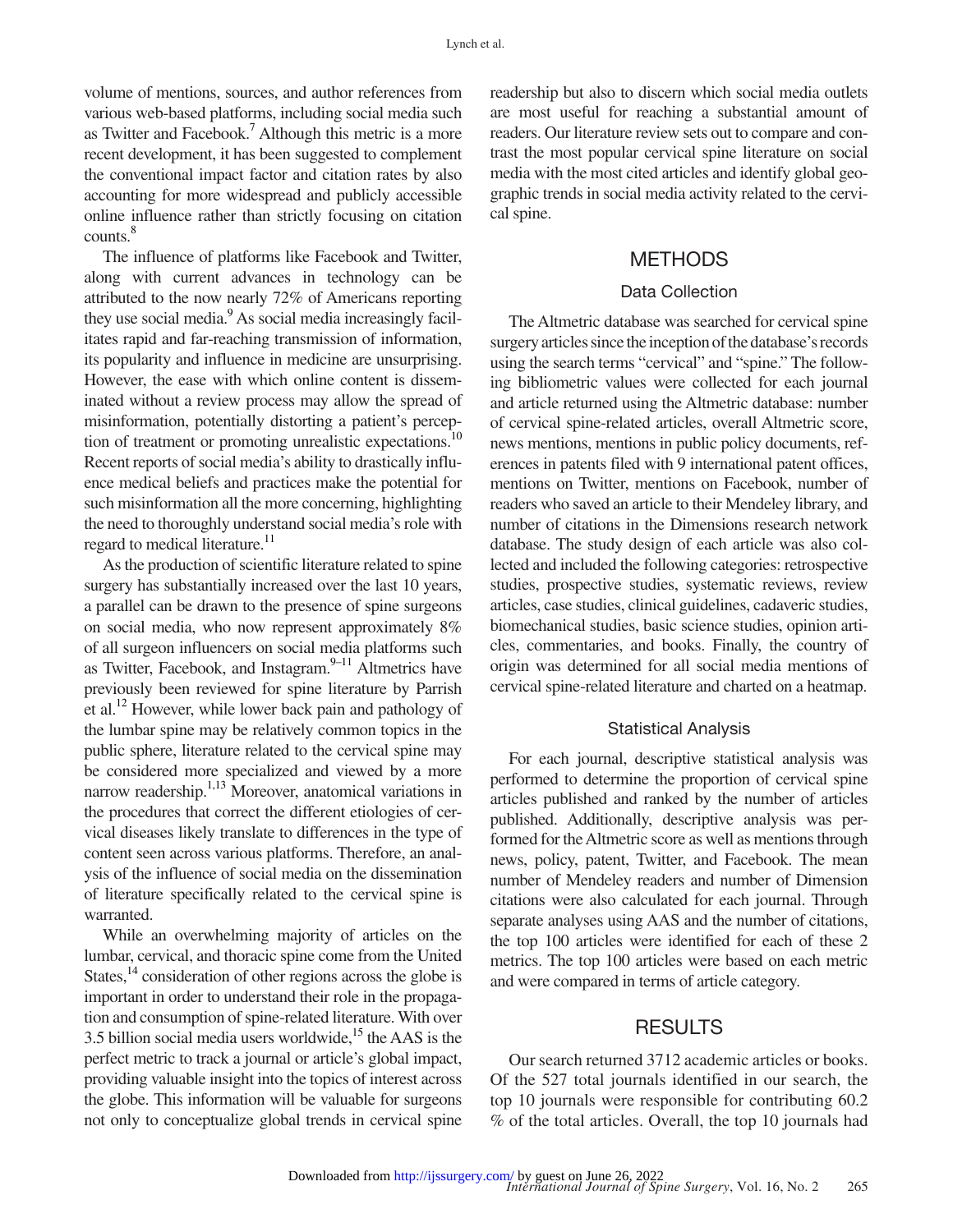<span id="page-3-0"></span>**Table 1.** The top 10 journals contributing cervical spine literature with mean  $\pm$  SD bibliometric values.

| <b>Journal/Collection Title</b> | Articles, %<br>(n) | <b>Altmetric</b><br><b>Score</b> | <b>News</b><br><b>Mentions</b> | Policy<br><b>Mentions</b> | Patent<br><b>Mentions</b> | <b>Twitter</b><br><b>Mentions</b> | Facebook<br><b>Mentions</b> | Number of<br><b>Mendelev</b><br><b>Readers</b> | Number of<br><b>Dimensions</b><br><b>Citations</b> |
|---------------------------------|--------------------|----------------------------------|--------------------------------|---------------------------|---------------------------|-----------------------------------|-----------------------------|------------------------------------------------|----------------------------------------------------|
| Spine                           | $12.3\%$ (637)     | $8.8 \pm 65.5$                   | $0.7 \pm 4.8$                  | $0.0 \pm 0.2$             | $0.0 \pm 0.2$             | $5.8 \pm 56.6$                    | $0.6 \pm 5.8$               | $30.0 \pm 24.5$                                | $20.2 \pm 25.2$                                    |
| European Spine Journal          | $7.7\%$ (398)      | $2.4 \pm 6.2$                    | $0.1 \pm 0.8$                  | $0.0 \pm 0.1$             | $0.0 \pm 0.1$             | $2.3 \pm 4.4$                     | $0.5 \pm 1.9$               | $23.6 \pm 22.9$                                | $11.2 \pm 15.6$                                    |
| The Spine Journal               | $6.7\%$ (348)      | $4.9 \pm 22.4$                   | $0.4 \pm 2.7$                  | $0.0 \pm 0.1$             | $0.0 \pm 0.0$             | $3.9 \pm 13.8$                    | $0.2 \pm 0.9$               | $24.8 \pm 31.7$                                | $9.9 \pm 17.6$                                     |
| Journal of Neurosurgery:        |                    |                                  |                                |                           |                           |                                   |                             |                                                |                                                    |
| Spine                           | $4.6\%$ (239)      | $11.3 \pm 53.4$                  | $1.1 \pm 7.2$                  | $0.0 \pm 0.2$             | $0.1 \pm 1.9$             | $6.3 \pm 10.5$                    | $0.8 \pm 1.4$               | $28.0 \pm 29.1$                                | $17.8 \pm 33.0$                                    |
| Global Spine Journal            | $3.1\%$ (161)      | $2.4 \pm 2.5$                    | $0.0 \pm 0.0$                  | $0.0 \pm 0.0$             | $0.0 \pm 0.0$             | $3.8 \pm 5.2$                     | $0.4 \pm 0.9$               | $17.5 \pm 17.2$                                | $6.4 \pm 8.5$                                      |
| Clinical Spine Surgery          | $2.8\%$ (144)      | $3.0 \pm 3.4$                    | $0.2 \pm 0.5$                  | $0.0 \pm 0.0$             | $0.0 \pm 0.0$             | $3.0 \pm 2.1$                     | $0.6 \pm 0.8$               | $13.7 \pm 13.4$                                | $5.6 \pm 8.4$                                      |
| Contemporary Spine              |                    |                                  |                                |                           |                           |                                   |                             |                                                |                                                    |
| Surgery                         | $0.6\%$ (32)       | $1.0 \pm 0.0$                    | $0.0 \pm 0.0$                  | $0.0 \pm 0.0$             | $0.0 \pm 0.0$             | $2.0 \pm 0.9$                     | $1.1 \pm 1.0$               | $1.4 \pm 2.6$                                  | $0.3 \pm 1.1$                                      |
| Asian Spine Journal             | $0.5\%$ (25)       | $1.6 \pm 2.4$                    | $0.1 \pm 0.3$                  | $0.0 \pm 0.2$             | $0.0 \pm 0.0$             | $0.6 \pm 1.2$                     | $0.2 \pm 0.5$               | $14.5 \pm 14.9$                                | $7.2 \pm 8.1$                                      |
| Journal of Manipulative         |                    |                                  |                                |                           |                           |                                   |                             |                                                |                                                    |
| & Physiological                 | $0.5\%$ (25)       | $5.8 \pm 10.1$                   | $0.0 \pm 0.0$                  | $0.0 \pm 0.0$             | $0.0 \pm 0.0$             | $5.7 \pm 10.8$                    | $2.9 \pm 8.3$               | $61.3 \pm 58.4$                                | $9.8 \pm 12.8$                                     |
| World Neurosurgery              | $0.5\%$ (25)       | $1.5 \pm 1.9$                    | $0.1 \pm 0.3$                  | $0.0 \pm 0.2$             | $0.0 \pm 0.0$             | $0.9 \pm 0.9$                     | $0.1 \pm 0.4$               | $18.0 \pm 14.8$                                | $8.6 \pm 14.3$                                     |
| Overall                         | 100\% (3712)       | $5.5 \pm 35.3$                   | $0.3 \pm 3.3$                  | $0.0 \pm 0.2$             | $0.0 \pm 0.5$             | $4.4 \pm 26.9$                    | $0.5 \pm 2.9$               | $24.5 \pm 32.5$                                | $10.5 \pm 18.9$                                    |

a mean Altmetric score of  $5.5 \pm 35.3$ , with an average number of Twitter mentions of  $4.4 \pm 26.9$  and Facebook mentions of  $0.5 \pm 2.9$  [\(Table](#page-3-0) 1). Additionally, the top 10 Journals received an average of  $10.5 \pm 18.9$  Dimension citations.

The 3 journals that contributed the most articles were *Spine* (18.9%), *European Spine Journal* (11.8%), and *The Spine Journal* (10.3%). The journals with the highest AAS scores included *Journal of Neurosurgery: Spine* (11.3), *Spine* (8.8), and *Journal of Manipulative & Physiological Therapeutics* (5.8). The average AAS for all articles was 5.5. Social media outlets that contributed the most mentions per article were Twitter  $(4.4)$ , Facebook  $(0.5)$ , and news sources  $(0.3)$ .

The top 100 ranking articles by AAS and the top 100 most-cited articles had only 8 articles that appeared on both lists. Compared to the most cited studies, the top 100 AAS articles had more prospective studies (32.3% vs 28.2%), fewer retrospective studies (30.4% vs 37.9%), and more review articles (14.7% vs 9.7%) ([Table](#page-4-0) 2). Additionally, the top 100 AAS articles comprised more article categories with several additional literature genres: books, biomechanics, and opinion articles. The top 100 most cited articles were published across 28 unique journals, while the top 100 articles by AAS score were among 48 different journals. Among all countries contributing Twitter mentions, the 3 countries with the most cervical spine posts included the United States (23.3%), the United Kingdom (10.3%), and Spain (5.5%, [Figure](#page-5-0) 1).

## **DISCUSSION**

Although citation rates and impact factors have traditionally been used to assess the influence of academic publications, social media outlets, such as Twitter and Facebook, are playing an increasing role

in the dissemination of medical information. In order to take the influence of these "less formal" sources into account, innovative measures such as the Altmetric score have been developed. Altmetric rankings for general spine-related literature have previously been assessed by Parrish et al.<sup>[12](#page-8-1)</sup> However, while lower back pain and problems related to the lumbar spine may be considered a relatively "mainstream" topic in modern medicine, the cervical spine may represent more of a specialized or "niche" subset of literature with a potentially narrower scope of both contributors and readers. Our analysis of literature related to the cervical spine revealed a number of differences based on which metric was used to identify articles.

In terms of the articles returned by our search of the Altmetric database, *Spine*, *European Spine Journal*, and *The Spine Journal* published the most articles related to the cervical spine. In their broader review of the Altmetric database for articles related to the spine in general, Parrish et al identified the same 3 journals as the most prolific contributors of spine-related literature.<sup>12</sup> The tendency of relevant articles to be published in spine-specific journals, rather than general medical or orthopedic publications, highlights the specificity of cervical spine surgery. It also further emphasizes the importance of understanding how spine-related literature is disseminated to the general public, especially given the relatively narrow readership of many such journals. Interestingly, only one of the top cervical spine research publishers score among the top AAS scores, with top scores belonging to *Journal of Neurosurgery: Spine*, *Spine*, and the *Journal of Manipulative & Physiological Therapeutics*. Wang et al performed a similar analysis of articles published in neurosurgical journals and determined that the *Journal of Neurosurgery* had the most publications among their list of the top 100 articles ranked by AAS score.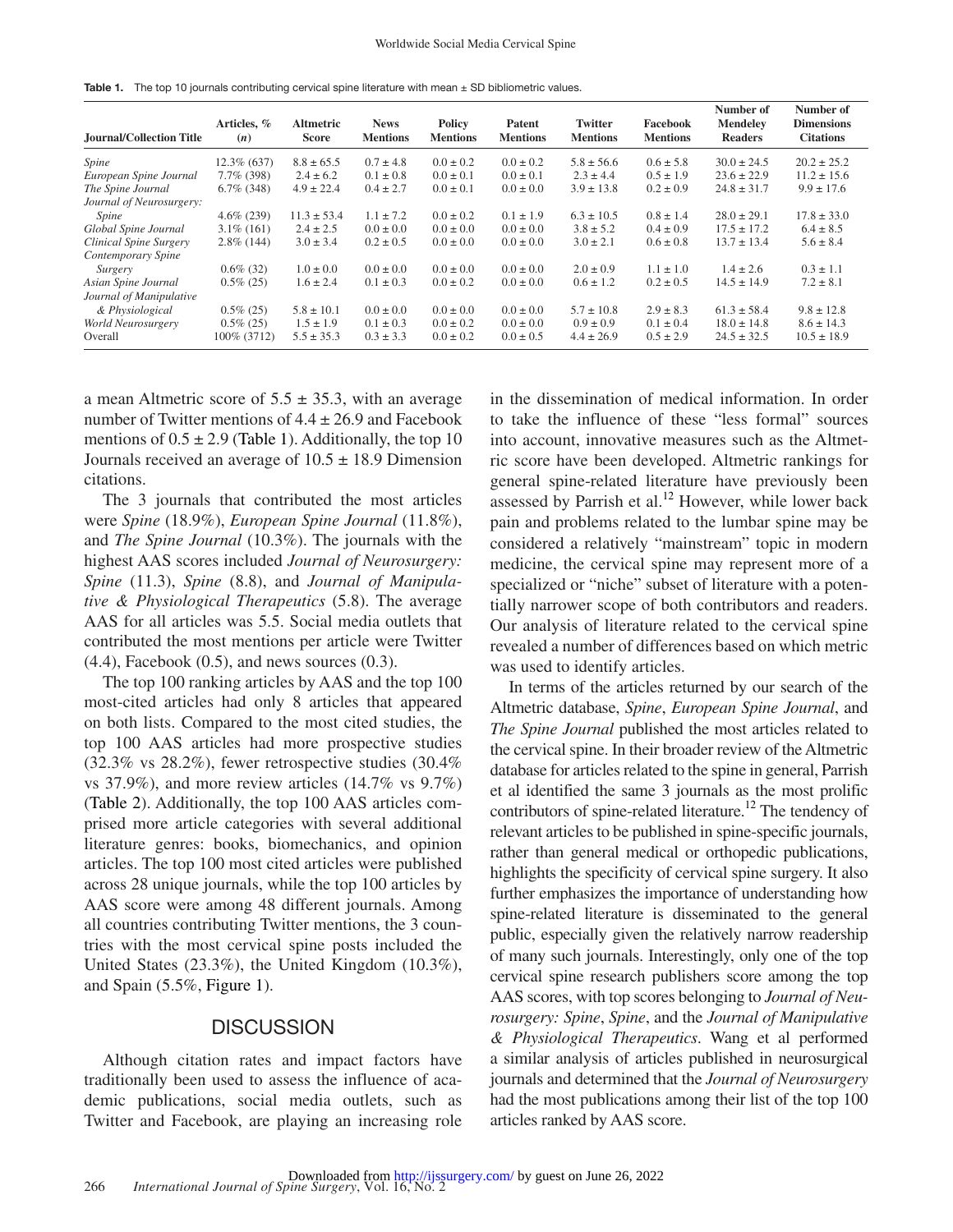<span id="page-4-0"></span>Table 2. Top 25 cervical spine literature ranked by Altmetric Attention Score (AAS).

| Rank     | AAS        | <b>Authors</b>                                                              | <b>Title</b>                                                                                                                                                                                                                                                             | <b>Journal or Book</b>                                       | Year         | <b>DOI</b>                         |
|----------|------------|-----------------------------------------------------------------------------|--------------------------------------------------------------------------------------------------------------------------------------------------------------------------------------------------------------------------------------------------------------------------|--------------------------------------------------------------|--------------|------------------------------------|
| 1        | 1510       | Nakashima H, Yukawa Y,<br>Suda K, Yamagata M, Ueta<br>T, Kato F             | Abnormal findings on magnetic<br>resonance images of the cervical<br>spines in 1211 asymptomatic<br>subjects                                                                                                                                                             | Spine                                                        | 2015         | 10.1097/brs.0000000000000775       |
| 2        | 688        | Page PS, Wei Z, Brooks NP                                                   | Motorcycle helmets and cervical spine Journal of Neurosurgery:<br>injuries: a 5year experience at a                                                                                                                                                                      | Spine                                                        | 2018         | 10.3171/2017.7.spine17540          |
| 3        | 564        | Mai HT, Burgmeier RJ,<br>Mitchell SM, et al                                 | Level one trauma center<br>Does the level of cervical disc<br>herniation surgery affect<br>performance-based outcomes in<br>national football league athletes?                                                                                                           | Spine                                                        | 2016         | 10.1097/brs.0000000000001868       |
| 4        | 409        | Gornet MF, Lanman TH,<br>Burkus JK, et al.                                  | Cervical disc arthroplasty with the<br>Prestige LP disc vs anterior cervical<br>discectomy and fusion, at two<br>levels: results of a prospective,<br>multicenter randomized controlled<br>clinical trial at 24 months                                                   | Journal of Neurosurgery:<br>Spine                            | 2017         | 10.3171/2016.10.spine16264         |
| 5        | 406        | Burkus JK                                                                   | Early outcomes of anterior cervical<br>discectomy and fusion using a<br>porous PEEK interbody fusion<br>device                                                                                                                                                           | Journal of Neurosurgery:<br>Spine                            | 2018         | 10.4172/2325-9701.1000295          |
| 6        | 398        | Radcliff K, Davis RJ, Hisey<br>MS, et al.                                   | Long-term evaluation of cervical disc<br>arthroplasty with the mobi-c©<br>cervical disc: a randomized,<br>prospective, multicenter clinical<br>trial with seven-year follow-up                                                                                           | International Journal of<br>Spine Surgery                    | 2017         | 10.14444/4031                      |
| 7        | 387        | RD, et al.                                                                  | Sasso RC, Phillips FM, Guyer M6-C artificial cervical disc: two-year Spine Journal<br>follow-up at five IDE investigation<br>centers                                                                                                                                     |                                                              | 2017         | 10.1016 /j.spinee.2017.07.151      |
| 8        | 381        | Siemionow KB, Glowka P,<br>Blok RJ, et al                                   | Perioperative complications in patients Journal of Craniovertebral<br>treated with posterior cervical<br>fusion and bilateral cages                                                                                                                                      | Junction & Spine                                             | 2017         | $10.4103$ /jcvjs.jcvjs_61_17       |
| 9        | 378        | Bou Monsef JN, Siemionow<br>KB.                                             | Multilevel cervical laminectomy and<br>fusion with posterior cervical cages                                                                                                                                                                                              | Journal of Craniovertebral<br>Junction & Spine               | 2017         | 10.4103/jcvjs.jcvjs_69_17          |
| 10       | 378        | Hansraj KK                                                                  | Assessment of stresses in the cervical<br>spine caused by posture and<br>position of the head.                                                                                                                                                                           | Surgical Technology<br><i>International</i>                  | 2014         |                                    |
| 11       | 293        | Diebo BG, Challier V, Henry<br>JK, et al.                                   | Predicting cervical alignment required Spine<br>to maintain horizontal gaze based<br>on global spinal alignment                                                                                                                                                          |                                                              | 2016         | 10.1097/brs.0000000000001698       |
| 12<br>13 | 218<br>186 | Benzel EC, Connolly PJ, eds<br>Arnold PM, Sasso RC,<br>Janssen ME, et al    | NA<br>Efficacy of i-factor bone graft vs<br>autograft in anterior cervical<br>discectomy and fusion                                                                                                                                                                      | The Cervical Spine<br>Spine                                  | 2017<br>2016 | NA<br>10.1097/brs.0000000000001466 |
| 14       | 183        | Davis RJ, Kim KD, Hisey<br>MS, et al.                                       | Cervical total disc replacement with<br>the Mobi-C cervical artificial disc<br>compared with anterior discectomy<br>and fusion for treatment of 2-level<br>symptomatic degenerative disc<br>disease: a prospective, randomized,<br>controlled multicenter clinical trial | Journal of Neurosurgery:<br>Spine                            | 2013         | 10.3171/2013.6.spine12527          |
| 15       | 178        | Martin MJ, Bush LD, Inaba<br>K, et al; WTA C-Spine<br><b>Study Group</b>    | Cervical spine evaluation and<br>clearance in the intoxicated patient                                                                                                                                                                                                    | Journal of Trauma and<br>Acute Care Surgery                  | 2017         | 10.1097/ta.0000000000001650        |
| 16       | 161        | Khan AD, Liebscher SC,<br>Reiser HC, et al.                                 | Clearing the cervical spine in patients<br>with distracting injuries                                                                                                                                                                                                     | Journal of Trauma and<br>Acute Care Surgery                  | 2019         | 10.1097/ta.0000000000002063        |
| 17       | 139        | Patel MB, Humble SS,<br>Cullinane DC, et al                                 | Cervical spine collar clearance in the<br>obtunded adult blunt trauma patient                                                                                                                                                                                            | Journal of Trauma and<br>Acute Care Surgery                  | 2015         | 10.1097/ta.0000000000000503        |
| 18       | 125        | Streifer M, Brown AM,<br>Porfido T, Anderson EZ,<br>Buckman JF, Esopenko C. | The potential role of the cervical<br>spine in sports-related concussion:<br>clinical perspectives and                                                                                                                                                                   | Journal of Orthopaedic and<br><b>Sports Physical Therapy</b> | 2019         | 10.2519/jospt.2019.8582            |
| 19       | 124        | McAnany SJ, Rhee JM, Baird Observed patterns of cervical<br>EO, et al.      | considerations for risk reduction<br>radiculopathy: how often do they<br>differ from a standard, "Netter<br>diagram" distribution?                                                                                                                                       | Spine Journal                                                | 2019         | 10.1016 /j.spinee.2018.08.002      |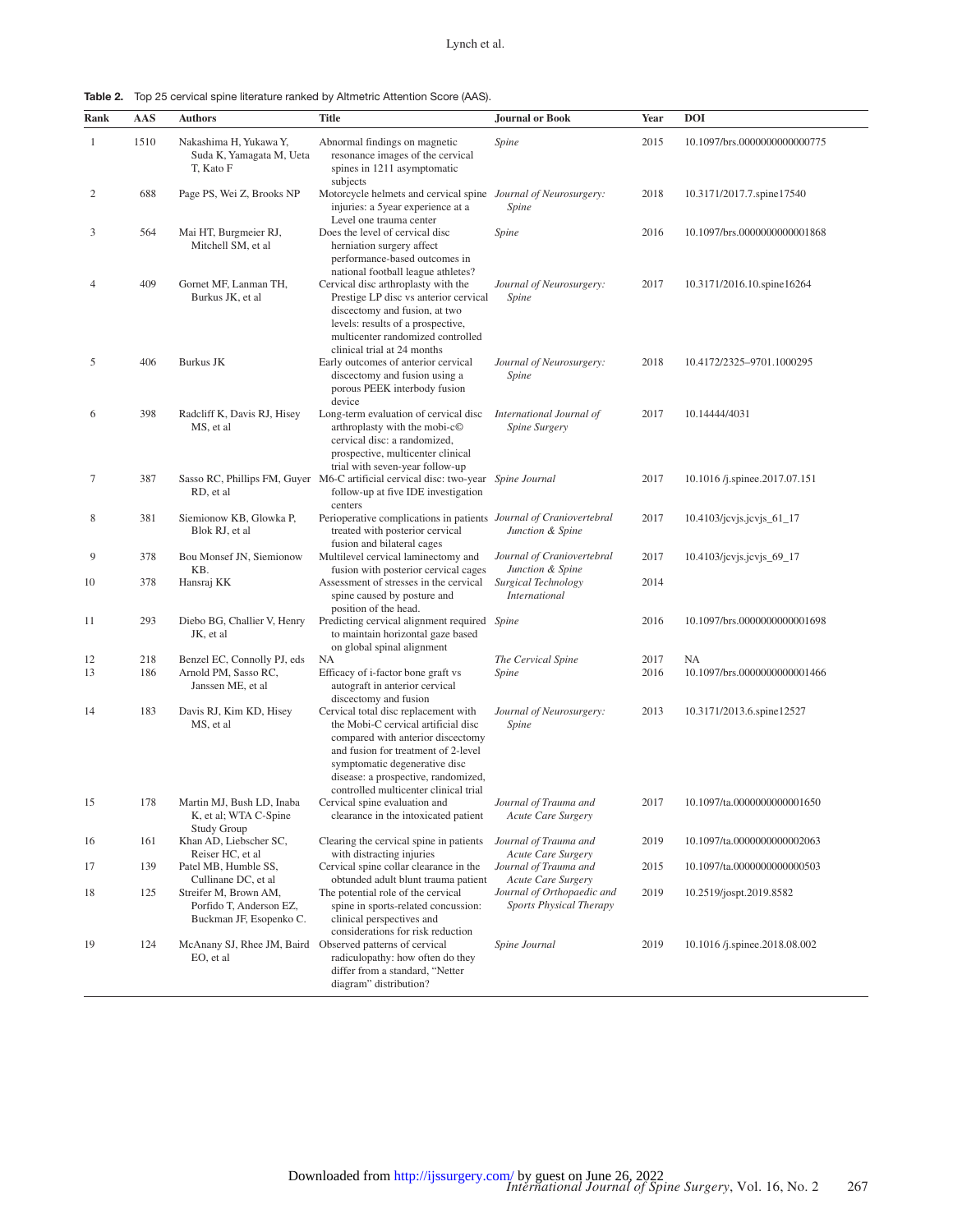Table 2. Continued.

| Rank | AAS | <b>Authors</b>                                                                 | <b>Title</b>                                                                                                                                                                                                                                                                                                                                         | <b>Journal or Book</b>                  | Year | <b>DOI</b>                   |
|------|-----|--------------------------------------------------------------------------------|------------------------------------------------------------------------------------------------------------------------------------------------------------------------------------------------------------------------------------------------------------------------------------------------------------------------------------------------------|-----------------------------------------|------|------------------------------|
| 20   | 107 | Vanichkachorn J, Peppers T,<br>Bullard D, Stanley SK,<br>Linovitz RJ, Ryaby JT | A prospective clinical and<br>radiographic 12 month outcome<br>study of patients undergoing single-<br>level anterior cervical discectomy<br>and fusion for symptomatic cervical<br>degenerative disc disease utilizing a<br>novel viable allogeneic, cancellous,<br>bone matrix (trinity evolution™)<br>with a comparison to historical<br>controls | European Spine Journal                  | 2016 | 10.1007/s00586-016-4414-7    |
| 21   | 102 | Cuéllar JM, Lanman TH,<br>Rasouli A                                            | The safety of single and multilevel<br>cervical total disc replacement in<br>ambulatory surgery centers                                                                                                                                                                                                                                              | Spine                                   | 2020 | 10.1097/brs.0000000000003307 |
| 22   | 96  | Hutting N, Kerry R,<br>Coppieters MW, Scholten-<br>Peeters GGM                 | Considerations to improve the safety<br>of cervical spine manual therapy                                                                                                                                                                                                                                                                             | Musculoskeletal Science and<br>Practice | 2018 | 10.1016 /j.msksp.2017.11.003 |
| 23   | 90  | Rose MK, Rosal LM,<br>Gonzalez RP, et al                                       | Clinical clearance of the cervical spine Journal of Trauma and<br>in patients with distracting injuries:<br>It is time to dispel the myth.                                                                                                                                                                                                           | <b>Acute Care Surgery</b>               | 2012 | 10.1097/ta.0b013e3182587634  |
| 24   | 86  | Luedtke K, May A                                                               | Stratifying migraine patients based on<br>dynamic pain provocation over the<br>upper cervical spine                                                                                                                                                                                                                                                  | The Journal of Headache<br>and Pain     | 2017 | 10.1186/s10194-017-0808-0    |
| 25   | 84  | Radcliff K, Coric D, Albert T                                                  | Five-year clinical results of cervical<br>total disc replacement compared<br>with anterior discectomy and<br>fusion for treatment of 2-level<br>symptomatic degenerative<br>disc disease: a prospective,<br>randomized, controlled, multicenter<br>investigational device exemption<br>clinical trial                                                | Journal of Neurosurgery:<br>Spine       | 2016 | 10.3171/2015.12.spine15824   |

Abbreviations: DOI, digital object identifiers; NA, not applicable.

Twitter, Facebook, and web-based news sources contributed the most social media mentions per article, with Twitter in particular demonstrating by far the highest rate of mentions at 4.4, compared to 0.5 and 0.3 for Facebook and news sources, respectively. Parrish et

al similarly found that Twitter was especially influential in contributing to the Altmetric score of spine-related articles.[12](#page-8-1) Studies have demonstrated that a number of social media campaigns by academic journals and groups have been successful in increasing the readership



<span id="page-5-0"></span>Figure. Worldwide number of unique cervical spine tweets by country.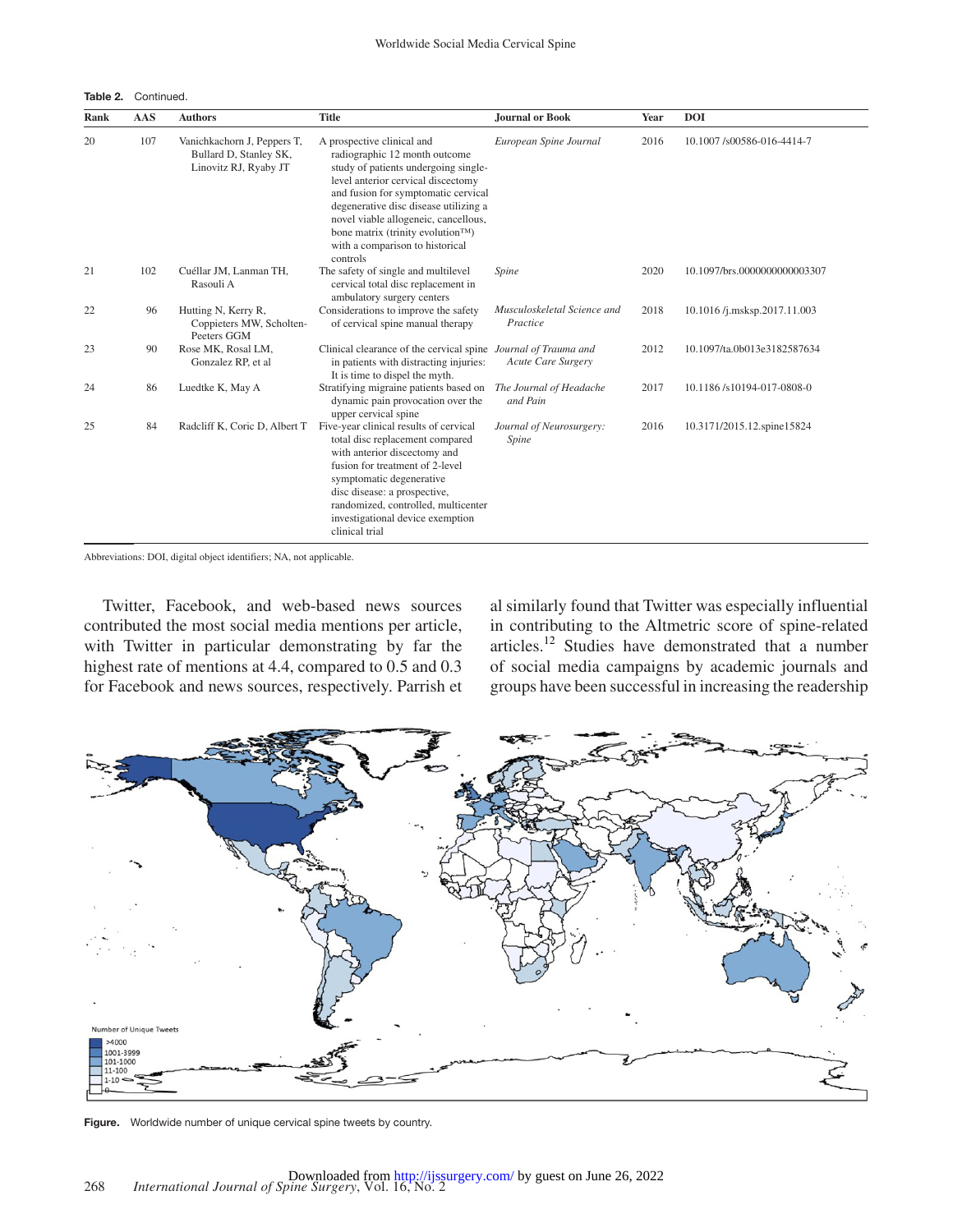of their articles.<sup>[16,17](#page-8-4)</sup> Furthermore, an observational study of the top 50 trauma and orthopedic surgery journals, ranked by 2016 impact factor, demonstrated significant correlations between traditional measures of academic influence (ie, impact factor) and social media activity, particularly in terms of Twitter engagement by journals, Twitter followers and mentions on Twitter.<sup>18</sup>

A number of previous studies have demonstrated relationships between Altmetric scores and more tradi-tional metrics such as citation count.<sup>[18–20](#page-8-5)</sup> Twitter mentions, in particular, are directly correlated with citation count, though they accumulate at a significantly higher rate than citations.<sup>18,19</sup> In a study of radiation oncology literature, Paradis et al found that not only was a Twitter activity associated with the number of times an article was cited but also that articles with a Twitter "buzz" of 10 or more tweets prior to publication had 3.6 more citations than those that did not. $^{21}$  $^{21}$  $^{21}$ 

However, only 8 of the articles identified by our analysis overlapped between the top 100 identified by AAS and the top 100 most cited articles. This discrepancy underlines the difference in the articles that are highlighted and elevated by "alternative" sources, such as social media, compared to those that are frequently cited by other peer-reviewed, academic publications. Interestingly, a systematic review of orthopedic randomized clinical trials demonstrated that higher numbers of social media mentions (mostly Twitter) were associated with less risk of bias, in addition to higher journal impact factor and higher author h-index values.<sup>19</sup>

Social media can significantly impact the type and content of medical information that is readily available to the public. An analysis of colorectal cancer information available on Twitter by Park et al determined that although medical professionals and institutions produced a relatively low proportion of total tweets on the topic  $(2.0\%$  and  $0.6\%)$ , 84.5 % of the information posted was medically accurate.<sup>[22](#page-8-8)</sup> Providing further hope for the information on social media, Park et al found that the most frequently retweeted tweets were significantly more accurate than randomly selected tweets. Conversely, a study of the reliability of health information disseminated on Twitter found that over half of the Arabic langauge, health-related tweets posted by professionals over a 5-day span provided information that was not true.<sup>[23](#page-8-9)</sup>

In addition to differences in the content of the articles prioritized by social media and traditional citation rates, variation also exists with regard to the *type* of publications that are prioritized. Our analysis of cervical spine literature revealed that the top AAS articles included more prospective studies and qualitative review articles, while the most cited articles contained more retrospective studies and systematic reviews. This highlights an interesting association given that prospective studies or randomized controlled trials are perceived as a higher level and preferred methodology of research. Similar to our findings, studies involving journals from other medical fields have reported that over 25% of the research conducted utilized the retrospective chart review research design. $^{24}$ It must be noted that with the appropriate design, retrospective cohort studies may offer substantial validity and reliability as well. $^{25}$  With AAS promoting a higher level of research methodology as compared to citation frequency, this suggests that Altmetric scores may facilitate the promotion of research that is more generalizable and reliable. As medicine continues to become globalized and increasingly connected, understanding regional trends in literature contribution and readership is more important than ever. In their 2016 study of "The 100 most Influential Articles in Cervical Spine Surgery", Skovrlj et al list the United States, Japan, and Canada as the origin of the most articles in their top 100 most-cited list, with 65, 16, and 6 top 100 articles, respectively.<sup>6</sup> The United States has consistently dominated in terms of publication volume and citation rate, both for the cervical spine and spine literature in general, with Japan, China, Germany, and Canada frequently cited as other major contributors.<sup>[14,26–28](#page-8-2)</sup> Additionally, research productivity has been tied to economic status, with high-income countries producing the vast majority of spine-related publications, followed by middle-income, and distantly by low-income countries.<sup>14</sup> While this economic inequality in research productivity may not be surprising, it provides further reason to understand less traditional channels for the dissemination of spine-related literature at the global level, including social media outlets such as Twitter.

Our analysis of the Altmetric database revealed that the United States, the United Kingdom, and Spain contributed the most Twitter mentions of literature related to the cervical spine. Given its well-documented role in producing spine-related literature, it is unsurprising that the United States would also be a leader in terms of social media activity related to the cervical spine. Interestingly, however the trends we observed in other countries tweeting about cervical spine literature are consistent neither with previous data regarding regional contributions to spine literature nor with trends in Twitter usage by country. As of July 2020, the United States had by far the largest Twitter audience at 62.6 million users and Japan the second most at  $49.1$  million.<sup>29</sup> However, the United Kingdom was fifth in Twitter participation at 15.3 million, and Spain was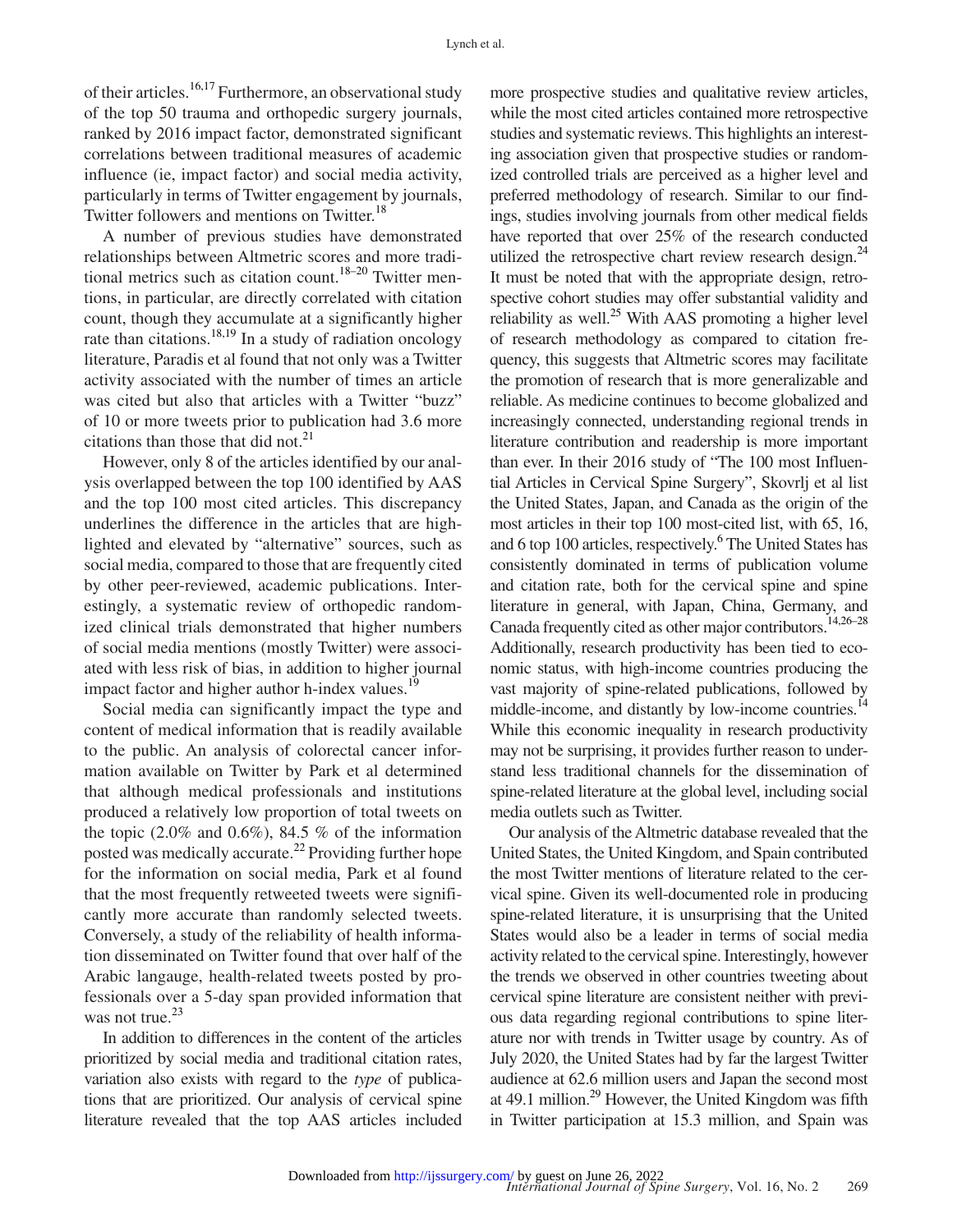13th with only 7.1 million users. Furthermore, while the United States and the United Kingdom are both predominantly English-speaking countries, Spain is not. A recent review of health-related posts on Twitter indicated that the average writing level of these tweets was equivalent to approximately a 6- to 9-year-old level, which is substantially lower than the reading level of the average user. $30$ This relatively simple level of writing may explain the accessibility of Twitter posts even if they are not written in the user's first language. Our results regarding global Twitter mentions of cervical spine literature are especially interesting to consider in this context, since they highlight a unique proclivity for social media–based dissemination of cervical spine literature in the United Kingdom and Spain that do not appear to be based solely on either the research productivity or the Twitter engagement of these countries.

Social media facilitates the rapid dissemination of research articles at a large scale.<sup>23</sup> Possible pitfalls associated with lower barriers for dissemination include misinterpretation of research findings and increased circulation of pseudoscience. $^{23}$  Within the context of cervical spine literature, our analysis noted that top AAS articles included more prospective studies and qualitative reviews vs retrospective studies, with AAS scores correlating with research that is generalizable, valid, and reliable. However, there was a noted disconnect between the top 100 mostcited articles and the top 100 articles by AAS score. The findings of our study would suggest social media can be a tool that can promote increased awareness of quality cervical spine literature but would caution readers to be aware that articles with higher AAS scores may tend to overrepresent studies of specific content type and methodological method when compared with peer-reviewed journals. Another pitfall for consumers of research spread via social media to navigate is to ensure that study findings commented on by social media participants correctly represent the article shared. Without peer review, self-policing is critical to combat the spread of pseudoscience.

#### Limitations

While our analysis of global social media trends in cervical spine literature provides valuable information for clinicians and researchers, it is not without limitations. First, our methodology relied heavily upon the Altmetric database. Although it has been accepted by many as a valid indication of literature's public influence, parallel use of additional metrics or direct analysis of social media data may have added increased granularity and validity to our analysis. Additionally, while we did report global trends in social media mentions, we were able to assess neither how these trends related to article content or clinical implementation nor the language in which tweets were written. The role of social media engagement is a relatively novel topic in the field of spine surgery and a number of possibilities exist to expand upon this research.

## **CONCLUSION**

*Spine*, *European Spine Journal*, and *The Spine Journal* were the most frequent publishers of articles related to the cervical spine and the *Journal of Neurosurgery: Spine*, *Spine*, and the *Journal of Manipulative & Physiological Therapeutics* had the highest overall AAS scores. Twitter was by far the largest source of cervical spine literature social media mentions. There was little overlap between the top 100 articles ranked by AAS and citation rates and article categories varied substantially between these rankings. Geographically, the largest sources of Twitter posts related to the cervical spine were the United States, the United Kingdom, and Spain. This work highlights the trends in social media coverage of cervical spine literature and how these trends differ from conventional measures of literature influence.

## **REFERENCES**

<span id="page-7-0"></span>1. Araujo AC, Nascimento DP, Gonzalez GZ, Maher CG, Costa LOP. Impact of low back pain clinical trials measured by the altmetric score: cross-sectional study. *J Med Internet Res*. 2018;20(4). doi:10.2196/jmir.9368

<span id="page-7-1"></span>2. Bollen J, Van de Sompel H, Rodriguez MA. Towards usagebased impact metrics. In: *The 8th ACM/IEEE-CS Joint Conference*; Pittsburgh, PA, USA. ; 2008. [http://portal.acm.org/citation.cfm?](http://portal.acm.org/citation.cfm?doid=1378889) [doid=1378889.](http://portal.acm.org/citation.cfm?doid=1378889) doi:10.1145/1378889.1378928

3. Grech V. WASP (Write a Scientific Paper): qualitative versus quantitative analyses. *Early Hum Dev*. 2019;133:36. doi:10.1016/j. earlhumdev.2019.03.008

4. Shrestha BM. Impact factor of medical journals. *J Nepal Health Res Counc*. 2019;16(41):475–478. doi:10.33314/jnhrc. v16i41.1237

<span id="page-7-2"></span>5. Donato H. Traditional and alternative metrics: the full story of impact. *Rev Port Pneumol*. 2014;20(1):1–2. doi:10.1016/j. rppneu.2013.11.001

<span id="page-7-3"></span>6. Skovrlj B, Steinberger J, Guzman JZ, et al. The 100 most influential articles in cervical spine surgery. *Global Spine J*. 2016;6(1):69–79. doi:10.1055/s-0035-1551652

<span id="page-7-4"></span>7. How is the altmetric attention score calculated? [https://help.alt](https://help.altmetric.com/support/solutions/articles/%206000060969-how-is-the-altmetric-attention-score-calculated)[metric.com/support/solutions/articles/ 6000060969-how-is-the-alt](https://help.altmetric.com/support/solutions/articles/%206000060969-how-is-the-altmetric-attention-score-calculated)[metric-attention-score-calculated.](https://help.altmetric.com/support/solutions/articles/%206000060969-how-is-the-altmetric-attention-score-calculated) Accessed October 7, 2020.

<span id="page-7-5"></span>8. Elmore SA. The altmetric attention score: what does it mean and why should i care? *Toxicol Pathol*. 2018;46(3):252–255. doi:10.1177/0192623318758294

<span id="page-7-6"></span>9. Center PR. *Social Media Fact Sheet*. Washington, DC, USA: Pew Research Center; 2017.

<span id="page-7-7"></span>10. Wang Y, McKee M, Torbica A, Stuckler D. Systematic literature review on the spread of health-related misinformation